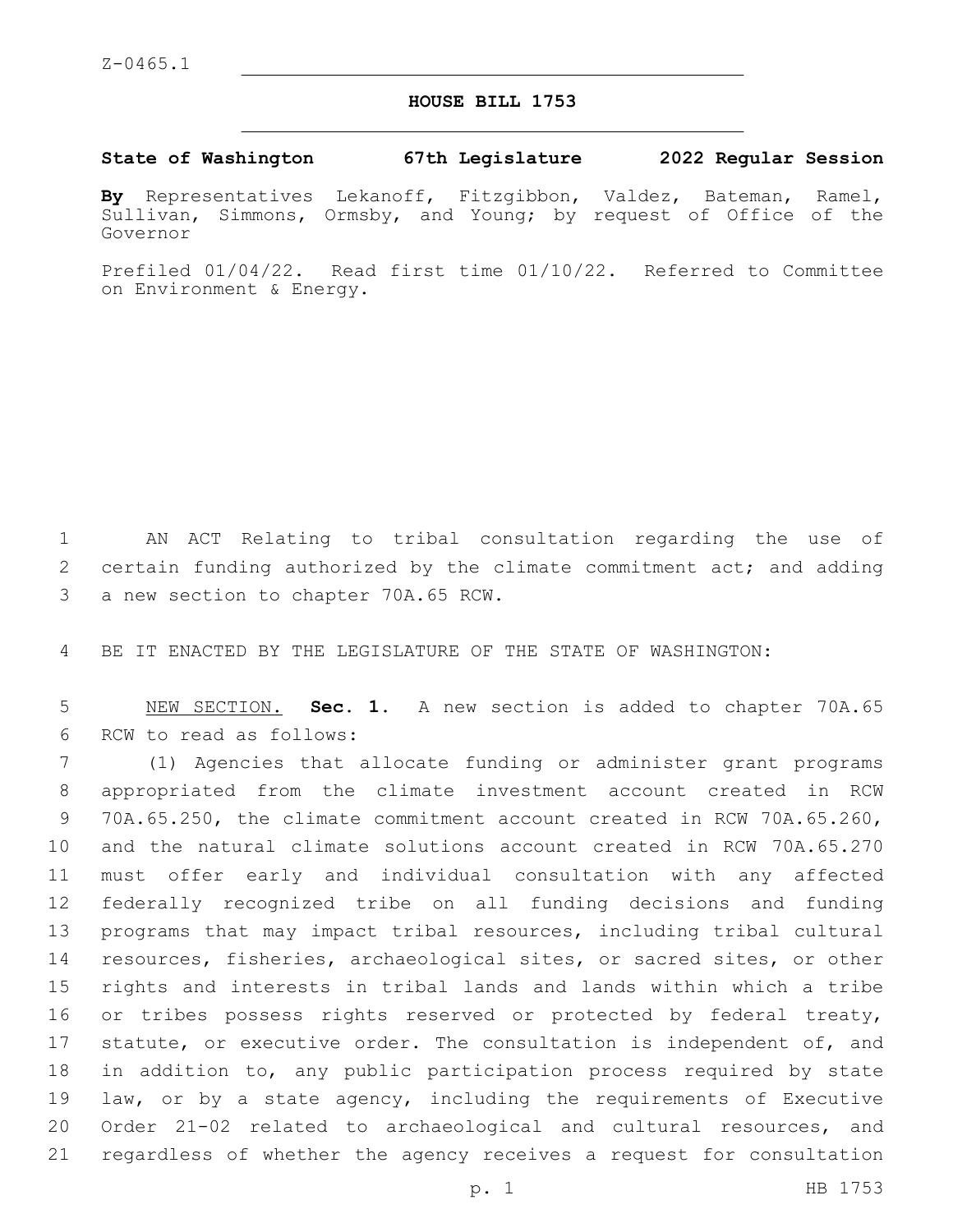from a federally recognized tribe. The purpose of the consultation process is to determine whether a proposed action will, or could potentially, impact tribal resources or rights, with a goal of avoiding or mitigating the impacts.4

 (2) At the earliest possible date prior to submittal of an application, applicants for funding from the accounts created in RCW 70A.65.250, 70A.65.260, and 70A.65.270 shall engage in a preapplication process with all affected federally recognized tribes 9 within the project area.

 (a) The preapplication process must include the applicant notifying the department of archaeology and historic preservation and all affected federally recognized tribes within the project area. The notification must include geographical location, detailed scope of the proposed project, preliminary application details available to federal, state, or local governmental jurisdictions, and all publicly available materials, including public funding sources.

 (b) The applicant must also offer to discuss the project with the department of archaeology and historic preservation, and all affected federally recognized tribes within the project area. Discussions may include the project's impact to tribal resources, including tribal cultural resources, fisheries, archaeological sites, sacred sites, or other rights and interests in tribal lands and lands within which a tribe or tribes possess rights reserved or protected by federal 24 treaty, statute, or executive order.

 (c) All affected federally recognized tribes may submit to the action agency or agencies a summary of tribal issues, questions, concerns, or other statements regarding the project, which must become part of the official application file. The summary does not limit what issues affected federally recognized tribes may raise in the consultation process identified in subsections (1), (3) through  $(7)$ , and  $(9)$  of this section.

 (d) The notification and offer to initiate discussion must be documented with the application when it is filed, and a copy of the application must be delivered to the department of archaeology and historic preservation and to the affected federally recognized tribes. Alternatively, the applicant must document the reason why a 37 discussion has not occurred.

 (3) If any funding decision, program, project, or activity that impacts lands or fisheries within which a federally recognized tribe 40 or tribes possess rights reserved by federal treaty, statute, or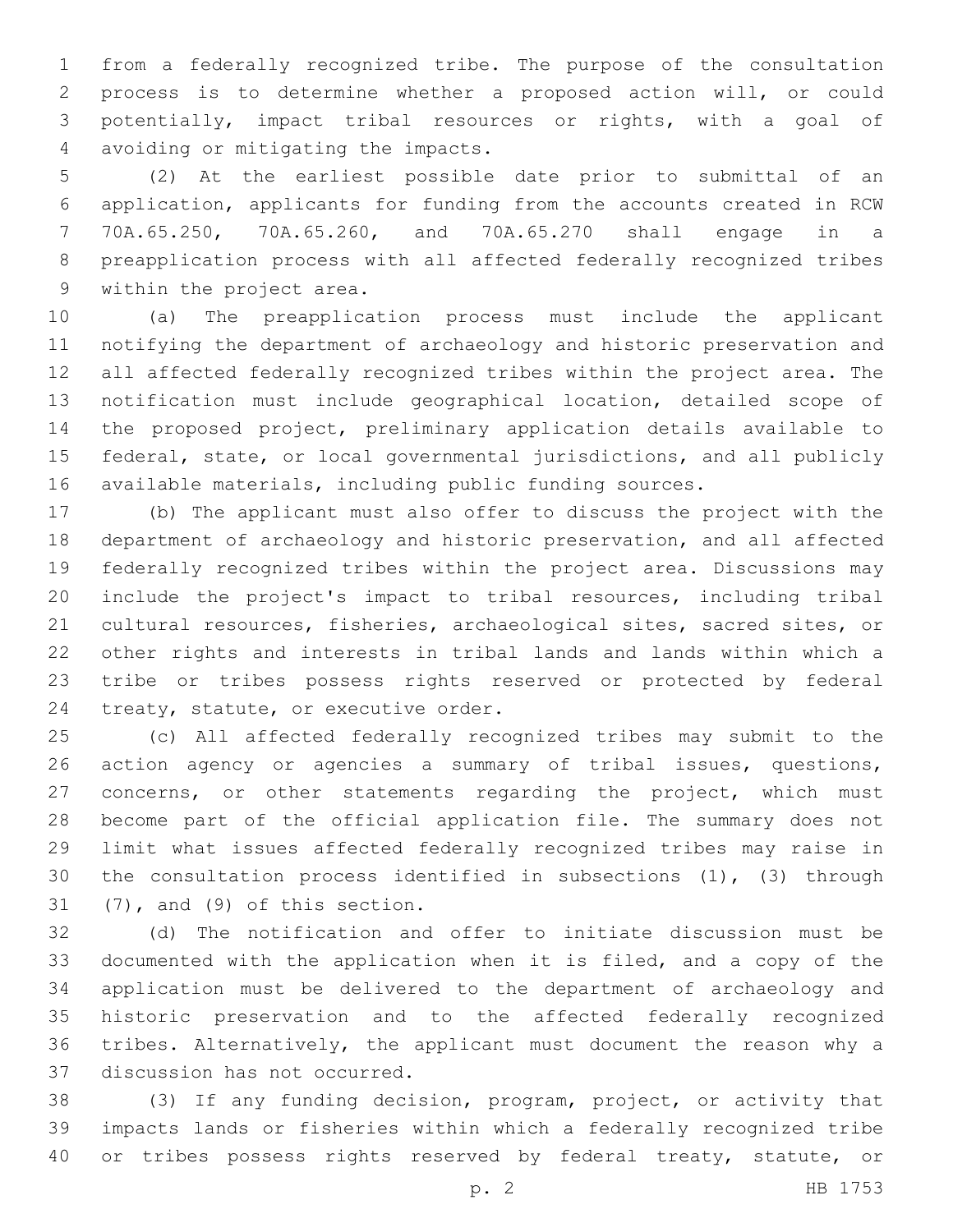executive order is funded from the accounts created in RCW 70A.65.250, 70A.65.260, and 70A.65.270 without such a consultation with an affected federally recognized tribe, the affected federally recognized tribe may request that all further action on the decision, program, project, or activity cease until meaningful consultation is completed.6

 (4) Upon completion of agency and tribal consultation, an affected federally recognized tribe may request a formal review of the consultation by submitting a request to the governor's office of Indian affairs and notifying the action agencies and the department of archaeology and historic preservation. The state agencies and tribe must meet to initiate discussion within no more than 20 days of the request. This consultation must be offered and conducted separately with each affected federally recognized tribe, unless the tribes agree to conduct a joint consultation with the state.

 (5) After the state agencies and tribe or tribes have conducted a formal review under subsection (4) of this section, an affected federally recognized tribe or state agency may request that the governor and an elected tribal leader or leaders of a federally recognized tribal government meet to formally consider the 21 recommendations from the parties. If requested, this meeting must occur within 30 days of the request. This timeline may be extended by mutual agreement between the governor and the tribal leaders.

 (6) After the meeting identified in subsection (5) of this section has occurred, the governor or an elected tribal leader of a federally recognized tribal government may call for the state and tribe or tribes to enter into formal mediation. The mediation must be conducted as a government-to-government proceeding, with each sovereign government retaining their right to a final decision that meets their separate obligations and interests. Mediators must be jointly selected by the parties to the mediation. An agreement between the governor and a tribal leader or leaders resulting from the mediation is formally recognized and binding on the parties. Participation in mediation does not preclude any additional steps that any party can initiate, including legal review, to resolve a 36 continuing disagreement.

 (7) During the proceedings outlined in subsections (4) through (6) of this section, the action agency may not approve or release funding, or make other formal decisions, including permitting, that advance the proposed project except where required by law.